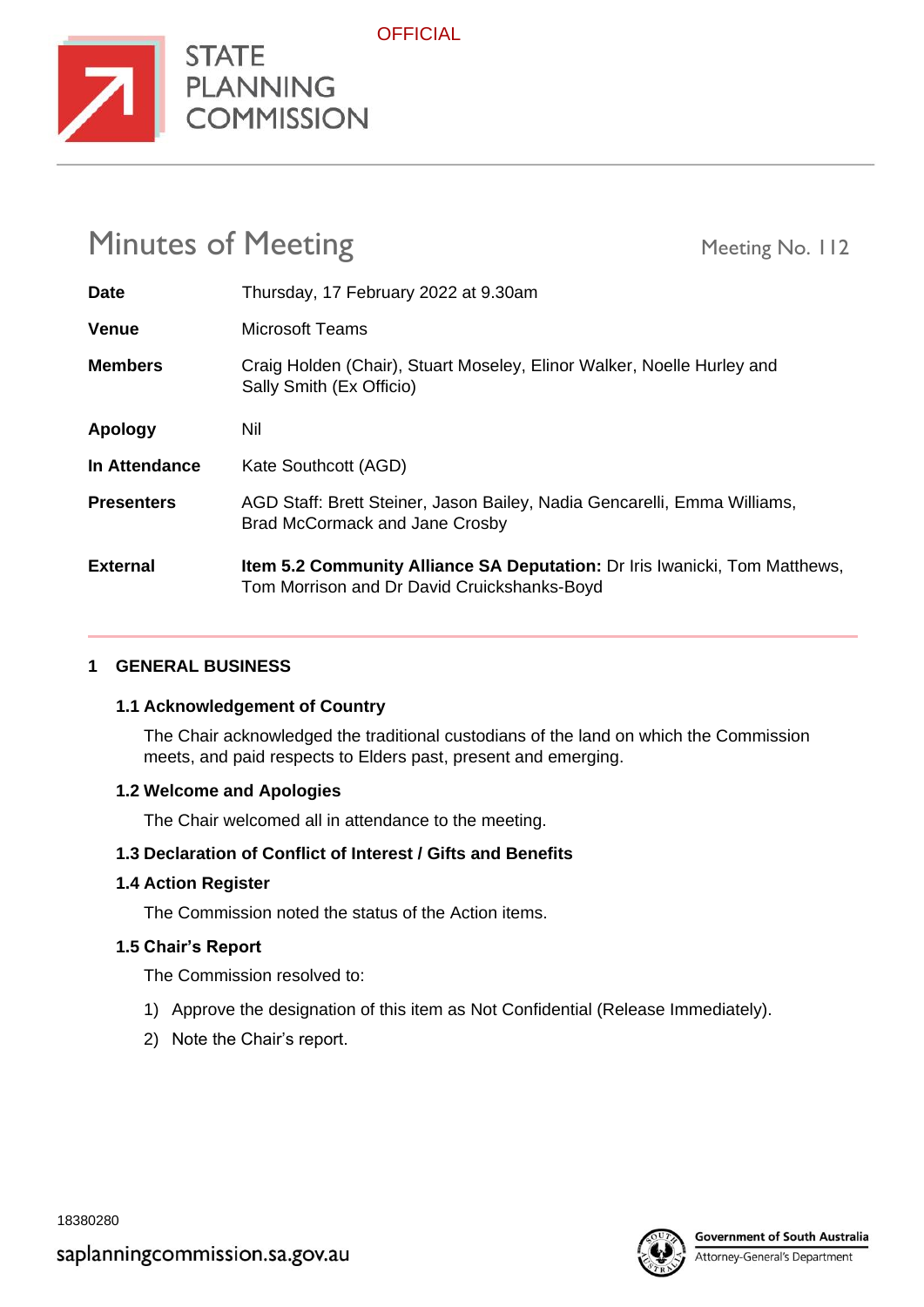#### **1.6 Members Updates**

The Commission noted the Members updates.

#### **1.7 SPC Confidential Minutes for Adoption – 3 February 2022**

The Commission formally adopted the SPC Confidential Minutes of the 3 February 2022 meeting.

#### **1.8 SCAP Confidential Minutes & Minutes for Noting – 9 February 2022**

The Commission noted the SCAP Confidential Minutes & Minutes for noting of 9 February 2022.

#### **1.9 Code Amendments Initiation Advice**

The Commission noted the Code Amendments Initiation Advice.

#### **2 CORRESPONDENCE**

**2.1 Proposed amendments to the Phase Three (Urban Areas) Planning and Design Code (Minister for Planning and Local Government)**

The Commission noted the correspondence.

**2.2 Glandore Character Area Preservation Code Amendment (City of West Torrens)** 

The Commission noted the correspondence.

#### **3 MATTERS FOR ADVICE TO MINISTER**

## **3.1 Proposal to initiate the Point Turton & Port Victoria Urban Growth Code Amendment**

This Item was considered in confidence, and is included in the SPC Confidential Minutes of 17 February 2022.

#### **4 MATTERS FOR DECISION**

#### **4.1 SPC Communications and Engagement Update and approval of the SPC**

#### **Communications Strategy**

Emma Williams addressed the Commission.

The Commission resolved to:

- 1) Approve the designation of this item as Not Confidential (Release Immediately), with the exception of **Attachment 2** (SPC Communications Strategy) which is designated as Confidential (Draft Advice or Documents).
- 2) Note the Communication and Engagement update report as read.
- 3) Approve the SPC Communications Strategy provided at **Attachment 2**.
- 4) Authorise the Chair of the Commission to make any minor/editorial amendments to the SPC Communications Strategy if required.
- 5) Revisit the key messages from the SPC Communications Strategy following the SPC Planning Day and finalising the scope for the Regional Plans.

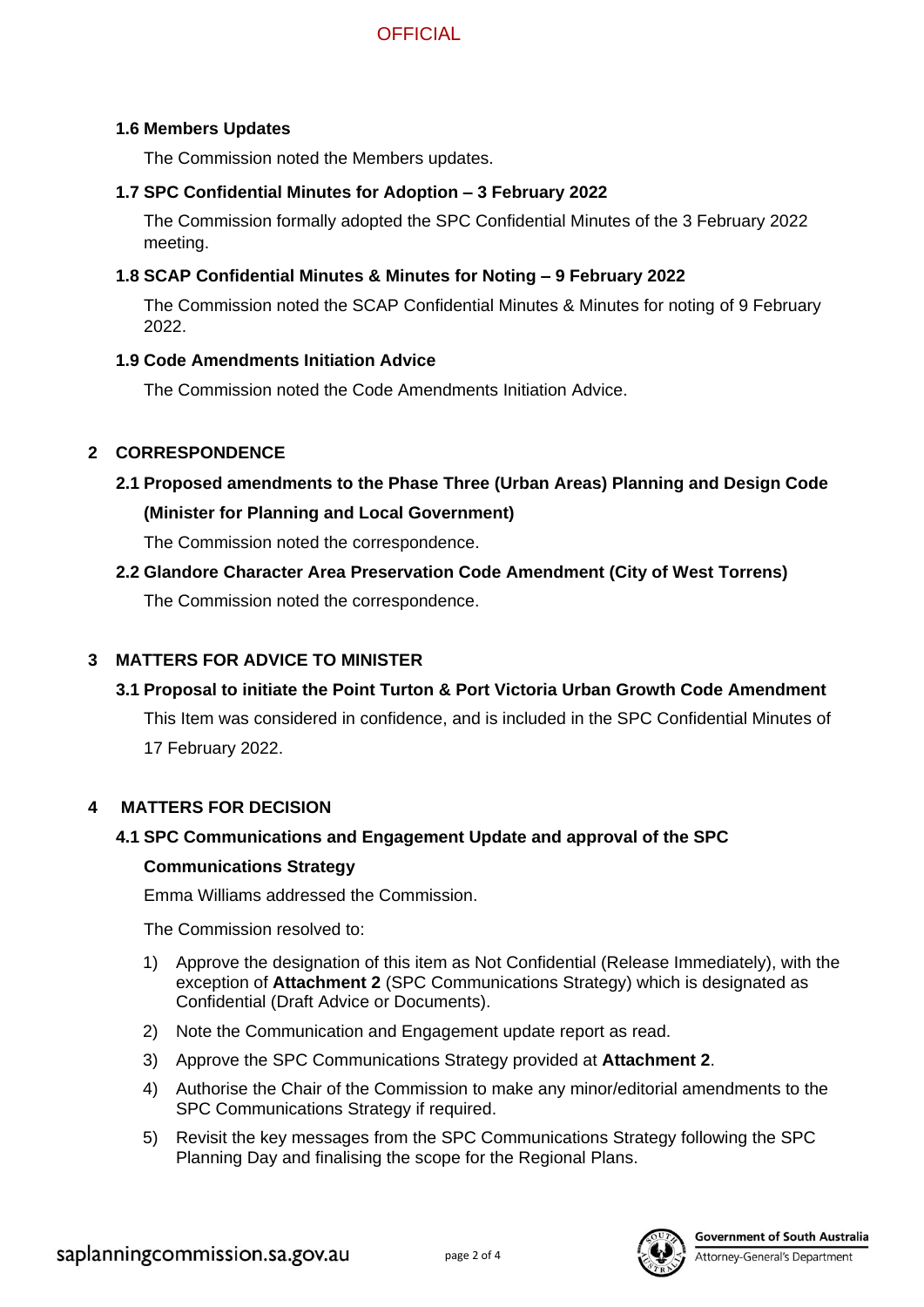#### **4.2 Local Design Review – Application form for approval**

Brad McCormack and Jane Crosby addressed the Commission.

The Commission resolved to:

- 1) Approve the designation of this item as Not Confidential (Release Immediately).
- 2) Note the Local Design Review Code Amendment and Engagement Report were adopted by the Minister for Planning and Local Government (the Minister) on 9 January 2022.
- 3) Note that the Local Design Review Code Amendment is scheduled to be consolidated into the online Planning and Design Code (the Code) on 17 February 2022, meaning councils can register from this date.
- 4) Approve the Local Design Review Application Form (Attachment 1), pursuant to section 121(3)(a) of the Planning, Development and Infrastructure Act 2016 (the Act) and section 3.1.2 of the Local Design Review Scheme (the Scheme) (**Attachment 2**).

#### **5 MATTERS FOR NOTING**

#### **5.1 Ex Officio Report: 1 October 2021 – 31 December 2021**

This Item was considered in confidence, and is included in the SPC Confidential Minutes of 17 February 2022.

#### **5.2 Community Alliance SA Deputation**

Dr Iris Iwanicki, Tom Matthews, Tom Morrison and Dr David Cruickshanks-Boyd addressed the Commission.

The Commission noted the Deputation and thanked Community Alliance SA for their time.

#### **6 ANY OTHER BUSINESS**

#### **6.1 Conflict of Interest**

The Commission and the Department are identifying any conflict of interest issues with former PLUS staff by PLUS and Procurement Officer.